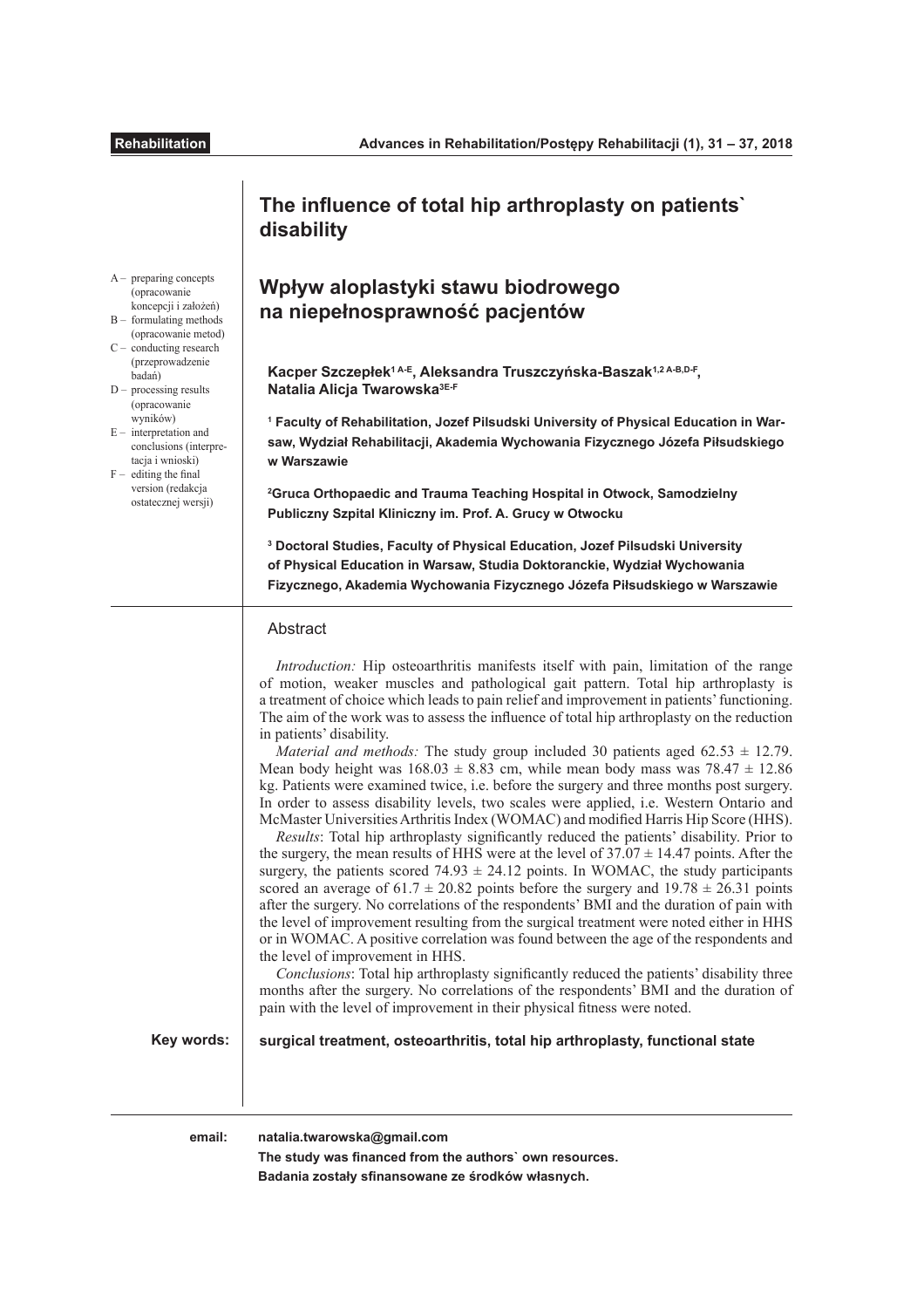### **Streszczenie**

*Wstęp:* Zmiany zwyrodnieniowe stawu biodrowego objawiają się bólem, ograniczeniem zakresu ruchu, osłabieniem siły mięśniowej i patologicznym wzorcem chodu. Aloplastyka stawu biodrowego jest leczeniem z wyboru prowadzącym do ustąpienia bólu, i poprawy funkcjonowania chorych. Celem pracy była ocena wpływu zabiegu aloplastyki stawu biodrowego na zmniejszenie stopnia niepełnosprawności pacjentów.

*Material i metody:* Grupę badaną stanowiło 30 pacjentów w wieku 62,53 ± 12,79. Średnia wysokość ciała wyniosła 168,03 ± 8,83 cm, zaś masa ciała 78,47 ± 12,86 kg. Pacjenci zostali poddani badaniu dwukrotnie: przed leczeniem operacyjnym i trzy miesiące po operacji. Do oceny niepełnosprawności zastosowano dwie skale: skalę Western Ontario and McMaster Universities Arthritis Index (WOMAC), oraz zmodyfkowaną skale Harris Hip Score (HHS).

*Wyniki*: Zabieg aloplastyki stawu biodrowego istotnie zmniejszył niepełnosprawność pacjentów. Przed operacją wyniki w skali HHS wyniosły średnio 37,07 ± 14,47 punktów. Po zabiegu operacyjnym wynik skali HHS wynosił średnio 74,93 ± 24,12 punktów. W skali WOMAC badani ocenieni zostali przed operacją na średnim poziomie 61,7  $\pm$ 20,82 punktów. Po leczeniu ocena stawu biodrowego w skali WOMAC wyniosła średnio 19,78 ± 26,31 punktów. Nie potwierdzono zależności pomiędzy BMI badanych osób oraz okresem bólu, a wielkością poprawy, jaką uzyskali oni w wyniku leczenia operacyjnego w teście HHS i skali WOMAC. Wykazano korelację dodatnią pomiędzy wiekiem badanych osób, a stopniem poprawy uzyskanym przez nich w skali HHS.

*Wnioski:* Zabieg aloplastyki stawu biodrowego istotnie zmniejszył niepełnosprawność pacjentów trzy miesiące po zabiegu operacyjnym. Nie stwierdzono korelacji pomiędzy BMI badanych osób, czasem trwania dolegliwości, a wielkością poprawy sprawności badanych.

**leczenie operacyjne, choroba zwyrodnieniowa, endoprotezoplastyka, stan funkcjonalny**

# **Introduction**

**Słowa kluczowe:**

The problem of hip osteoarthritis affects a considerable percentage of the population [1]. It is estimated that a few hundred million people in the world, including approximately 2 million in Poland, suffer from osteoarthritis. The number of patients will be gradually increasing in the near future due to the fact that society is aging and the number of people over 50 years of age is increasing [1,2,3,4]. Osteoarthritis leads to pain, the shortening of an afected limb, limitation of the range of motion and weaker muscles. As a consequence, a pathological gait pattern occurs [5,6,7] and physical activity levels decrease [8,9,10]. At a further stage, the disease also limits social life of patients [11] and afects objective and subjective satisfaction with physical, social and psychological aspects of life [12].

The treatment of osteoarthritis should start from teaching a patient how to move and perform everyday activities in an appropriate manner and from applying conservative treatment. Its aim is to reduce pain, to improve or maintain the range of

motion and slow down the progress of osteoarthritis [13,14]. In case conservative treatment is not efective, it may be necessary to apply surgical treatment in further stages of the disease [15,16].

Total hip arthroplasty signifcantly improves patients' ftness and quality of life [17,18]. Owing to the progress in medicine, total hip arthroplasty is a treatment of choice which leads to an improvement in patients' functioning [19,20]. After the surgery, it is signifcant to implement appropriate rehabilitation. It increases the patients' chance to regain full health and independence [21].

The aim of the work was to assess the infuence of total hip arthroplasty on the reduction in disability of patients who underwent the surgery.

### **Material and methods**

The study was carried out at Gruca Orthopaedic and Trauma Teaching Hospital in Otwock, after receiving approval from the head of the ward and from the Senate Scientifc Research Ethics Committee of the University of Physical Education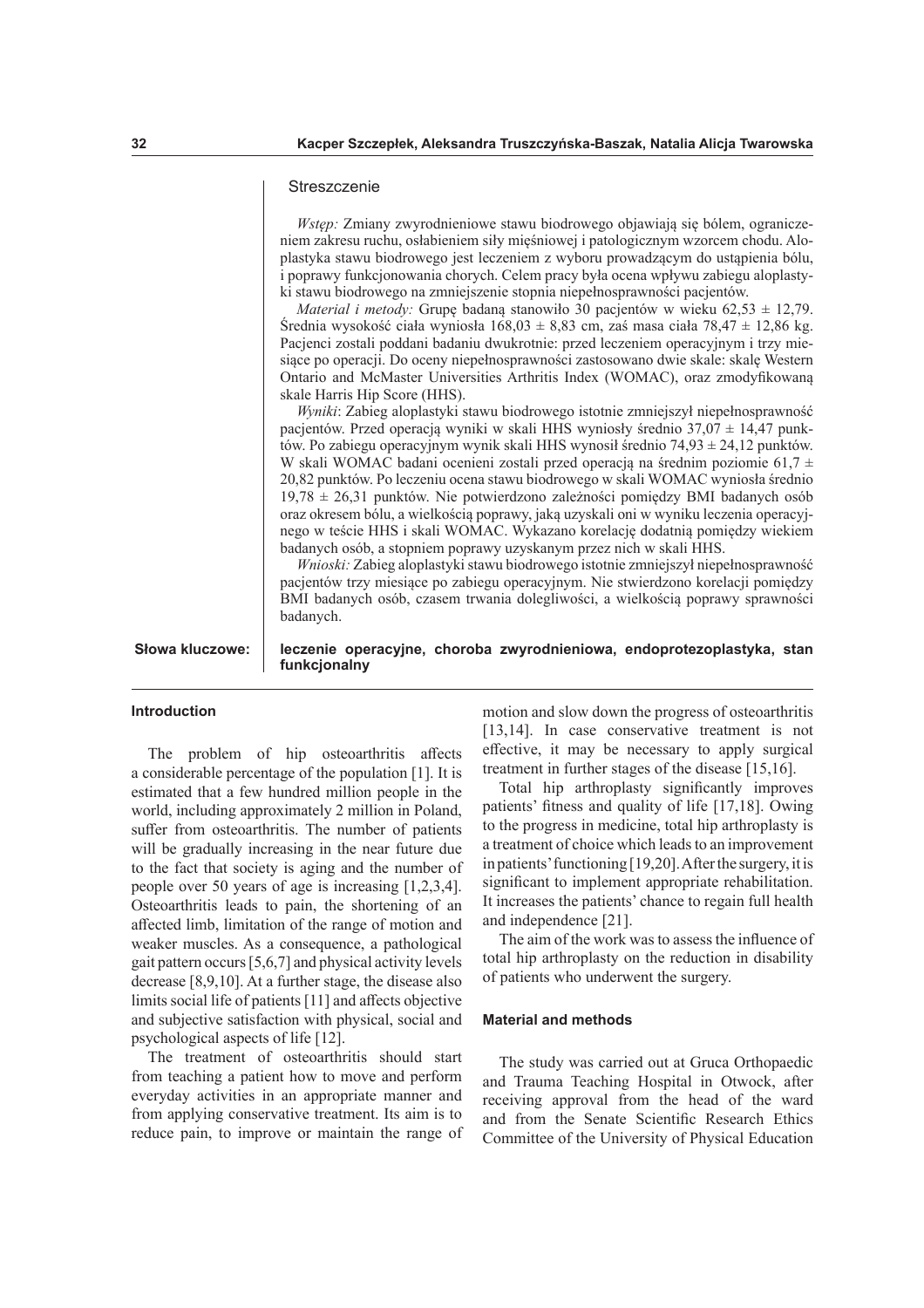in Warsaw. The study group consisted of 30 patients, including 21 women and 9 men. The characteristics of the study group are presented in Table 1.

**Tab. 1.** Biometric data of the study participants

| Parameter                  | Descriptive statistics |       |      |  |  |
|----------------------------|------------------------|-------|------|--|--|
|                            | $\pm$ SD               | Min   | Max  |  |  |
| Age [years]                | $62.53 \pm 12.79$      | 31    | 78   |  |  |
| Body mass [kg]             | 78.47±12.86            | 53    | 105  |  |  |
| Body height [cm]           | $168.03\pm8.83$        | 157   | 186  |  |  |
| $BMI$ [kg/m <sup>2</sup> ] | $27.79 \pm 4.16$       | 18.56 | 38.1 |  |  |

The obtained numerical values of BMI were transferred into qualitative data according to the norms adopted for adults. The percentage of individuals with normal body mass, overweight and obesity was determined. The study group included 7 individuals (23.3%) with normal body mass, 15 (50.0%)

was performed using Statistica 10.0 software from StatSoft. Non-parametric tests were applied to analyse the variables. This type of tests was selected due to the fact that basic requirements of parametric tests, i.e. the compliance of the distribution of the examined variables with normal distribution, could not be fulflled. This compliance was verifed with the use of the Shapiro-Wilk test. In order to assess intragroup variability in two populations, Wilcoxon signed rank test was applied. The correlation of two variables which did not meet the normality criterion was calculated with the use of Spearman's rank correlation coefficient. The level of significance was set at  $p<0.05$ .

The statistical analysis of the collected material

## **Results**

overweight persons and 8 (26.7%) obese patients. The study inclusion criteria were as follows: written consent to participate in the study, minimum 18 years of age, being qualifed by an orthopaedist to undergo total hip arthroplasty.

The exclusion criteria were as follows: no consent to participate in the study, post-surgical complications, inadequate psycho-physical state.

All the patients were examined twice, i.e. prior to the treatment and three months after the surgery. The examination included the basis for qualifying the patient to total hip arthroplasty, pain intensity (VAS 0-10) and disability levels determined with the use of two scales, i.e. the Western Ontario and McMaster Universities Arthritis Index (WOMAC) and modifed Harris Hip Score (HHS). The WOMAC is a scale commonly used to assess orthopaedic patients with knee and hip joint problems and includes questions regarding pain, stifness and functional abilities of joints. The HHS takes into account pain intensity, the use of orthopaedic devices (walker or elbow crutches) or walking without supporting devices, gait assessment and limping, pain occurring in a sedentary position, using public transport, walking up and down the stairs, putting on socks and shoes. The HHS also includes the examination of the range of motion, joint contracture and limb length discrepancy, so these data were not analysed separately in the study. During the examination, data regarding pain occurring during movement and rest, limb stifness in the morning and after a longer rest as well as difficulties during everyday activities were gathered.

The study participants felt hip pain for 6.28  $\pm$ 5.94 years. Mean pain intensity declared by the respondents was determined at the level of 7.8  $\pm$ 1.97 according to VAS. Patients did not feel any pain after orthopaedic treatment.

Hip osteoarthritis was the most common reason for qualifying the patients from the examined group to total hip arthroplasty.

In the case of 10 study participants (33.3%), the right hip joint was operated on, 12 patients (40.0%) had the left hip joint sugery while the remaining 8 individuals (26.7%) underwent surgeries on both hip joints (one surgery was performed earlier). Limb length discrepancy, i.e. an operated limb longer by a maximum of 1 cm, was noted in 3 cases. In all the cases, the asymmetry was eliminated with the use of orthopaedic insoles.

According to the recommendations received at the hospital, the patients were using elbow crutches for six weeks and one crutch for the next six weeks after the surgery. If a patient recovered full pelvis stability during gait, the doctor recommended putting aside the crutches.

Prior to the surgery, the patients scored an average of  $37.07 \pm 14.47$  points in HHS, which is a poor result according to the norms. After the surgery, the HHS result increased to the mean level of  $74.93 \pm 24.12$  points. According to the norms, it is a medium result. The improvement resulting from the treatment was at a mean level of  $38.7 \pm 24.93$ points and was statistically significant  $(p<0.0001)$ .

In WOMAC, the patients scored  $61.7 \pm 20.82$ points prior to the surgery. After the surgery, the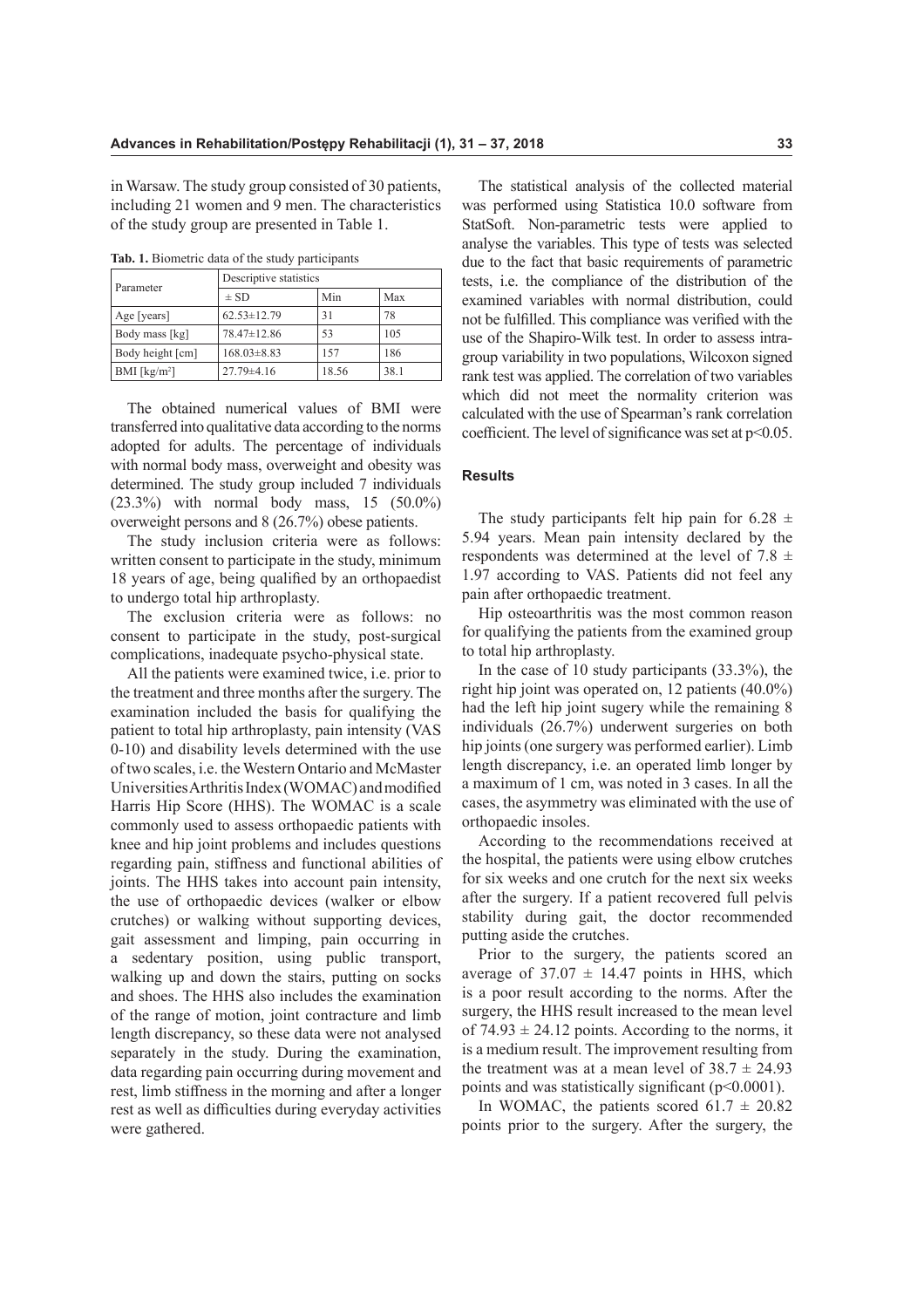score in WOMAC was considerably better. It was at a mean level of  $19.78 \pm 26.31$  points. The achieved improvement in the patients' state assessed with the use of WOMAC was at a mean level of 42.44  $\pm$  27.95 points and was statistically significant  $(p<0.0001)$ .

The level of improvement resulting from the applied treatment and assessed using HHS and WOMAC was correlated with age and BMI of the respondents as well as with the duration of hip pain. It was chacked whether the respondents' age, BMI and duration of pain signifcantly afected the results of surgical treatment. In HHS, the correlation of the respondents' BMI and duration of pain with the level of improvement achieved as a result of the surgery was not confrmed. In WOMAC, the correlation of the patients' BMI and duration of pain with the level of improvement achieved as a result of the surgery was not noted.

A positive correlation between the respondents' age and their level of improvement measured in HHS was revealed (R=0.48; p=0.0116). The level of improvement in the patients' state measured using HHS was higher in older patients.

Correlations of the level of improvement with age and BMI of the respondents are presented in table 2.

**Tab. 2.** Correlations of the level of improvement with age and **BMI** 

| Difference<br>[pts] | Age  |        | <b>BMI</b> |        | Duration of pain |        |
|---------------------|------|--------|------------|--------|------------------|--------|
|                     | R    | Þ      | R          | P      |                  | P      |
| <b>HHS</b>          | 0.48 | 0.0116 | 0.08       | 0.7031 | $-0.06$          | 0.7562 |
| <b>WOMAC</b>        | 0.35 | 0.0742 | 0.10       | 0.6101 | $-0.15$          | 0.4639 |

R-Spearman's rank correlation coefficient; p-probability

#### **Discussion**

The study sought to assess the infuence of total hip arthroplasy on the quality of life of patients after the surgery. It was checked whether the surgery itself reduced the level of disability of the patients. Numerous authors proved a positive infuence of total hip arthroplasty on the improvement in the quality of life and on the reduction in the level of patients' disability [12,20,21]. It is the most common method of treating orhopaedic patients [10,22].

According to Derman et al. and Harris et al. [1,23], overweight was one of the factors predisposing to hip osteoarthritis. The current lifestyle, sedentary work and a low level of physical activity in the society lead to obesity. In the research by the

aforementioned authors, a correlation between increasing BMI in the population in recent years and a growing number of patients undergoing hip joint surgeries was revealed. In our research, the majority of the patients were overweight or obese. It may have resulted in degenerative changes. Pain which the respondents experienced also signifcantly afected their mobility and distance at which they were able to walk. The majority of the study participants preferred moving only in the house or flat and declared they experienced pain after covering small distances. It led to the fact that they gave up moving at longer distances, even by public transport.

In our study, we applied functional scales, i.e. HHS and WOMAC, to assess the level of disability of the patients in the early period following total hip arthroplasty. These scales allowed us to assess the most signifcant aspects of the patients' functioning in everyday life and they help to assess activities which patients can or cannot perform in a functional manner [4,10].

Numerous other authors tried to assess the functional state of patients after total hip arthroplasty [2,3,5,12,20,21,24-26]. Both in our work and in the research of other authors, an improvement in the functional state of the patients in various aspects of life was indicated. Surgical treatment afected not only a physical but also a psychological aspect of the patients' life. Kotela et al. [4] assessed functional changes in the study participants with the use of HHS and WOMAC. After the surgery, the state of 73.5% of the study participants was determined as very good or good. The result according to WOMAC obtained before the surgery fell within the range of  $29.7 \pm 4.9$ , while after the surgery it was at the level of  $77.0 \pm 18.2$ . The most significant aspect regarded ta reduction in pain and an increase in the range of motion of lower limb joints.

In their studies, Bodys-Cubak et al. [3] and Ogrodzka et al. [25] examined patients with hip osteoarthritis with the use of the Short-Form Survey (SF-36). The survey examines physical and psychological state of patients. The results obtained by Bodys-Cubak et al. [3] indicated that 38% of the respondents defned their quality of life before the surgery as average. After the surgery, 83% of the study participants were satisfed with their quality of life. Health state improved in all the respondents, regardless of gender. The authors also noted a reduction in body mass in patients after the surgery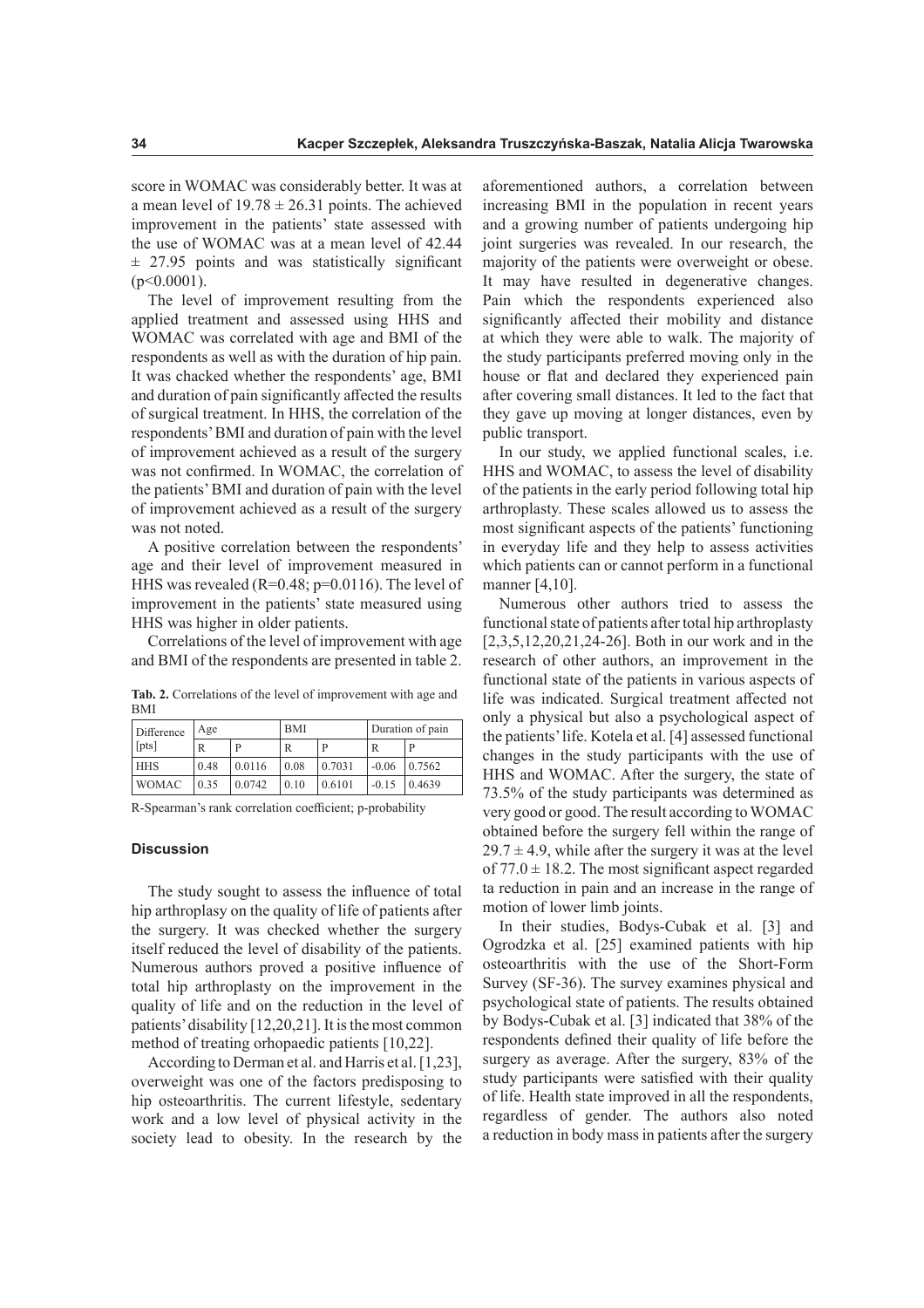which may have exerted a positive infuence on their ftness or resulted in taking up physical activity (by the study participants). Ogrodzka et al. [25] assessed the functional state of 50 patients before and 6 weeks after the surgery. The authors noted the largest improvement in an emotional wellness and in pain reduction. Also, the range of motion in the operated limb improved.

In their work, Majda et al. [12] assessed the functional state of patients before and after the surgery with the use of the Nottingham Health Profle (NHP), which measures health state in a subjective way. They assessed, inter alia, physical ftness and pain experienced by the study participants. Physical ftness improved by 27.9 points in women and by 43.3 points in men. Pain was reduced by 22 points in women and by 21.8 points in men. The diferences were statistically signifcant. The results indicated a signifcant improvement in the physical sphere of patients after total hip arthroplasty.

Stanek et al. [21] examined 120 individuals (76 women and 44 men) after total hip arthroplasty. The authors carried out their own survey which assessed the level of the patients' recovery to physical ftness and the occurrence of pain. The research results confrmed the reduction in the number of patients with limitations in their motor function and the reduction in pain. The percentage of patients with very strong and strong pain decreased and the percentage of patients who stopped feeling pain increased.

Another study on the infuence of various methods of total hip arthroplasty on the functional performance of patients was carried out by Truszczyńska et al. [26]. The authors compared the results of the patients before and after the surgery with the use of HHS and WOMAC. The study group included patients after total hip arthroplasty with collum femoris preserving (CFP), while the control group included patients after classical total hip arthroplasty. Both the patients from the study group and those from the control group achieved better results 3 months after the surgery. The number of points the patients after total hip arthroplasty with CFP scored in HHS denoted a very good result (mean  $88.7 \pm 6.46$ ). The patients after classical total hip arthroplasty achieved an average result (79.69  $\pm$ 15.62). Also, an assessment with WOMAC revealed an improvement in both groups. The patients who underwent the surgery with CFP obtained a mean level of  $88.7 \pm 6.64$  points, while the study

participants after classical surgery obtained  $81.92 \pm$ 14.49 points.

In the research by Kieszkowska-Grudna et al. [20], a positive infuence of total hip arthroplasty on the physical and psychological aspects of the study participants was also noted. Pain assessed four months after the surgery was signifcantly reduced in all the patients.

Moreover, the studies by other authors confrmed the patients' quick recovery to full ftness. A proper application of all the recommendations of the doctors and physiotherapists was the condition determining this recovery [27,28]. In the research by Pop et al. [2], a positive infuence of physiotherapy on the functioning of patients after hip joint surgeries was confrmed. The aim of the work was to assess the functional ability of the patients after hip surgery who came from rural areas. The authors assessed the functioning of the patients with the use of HHS. A considerably worse result was revealed in the patients coming from rural areas, which may be related to their BMI, type of work they perform and the lack of opportunities to undergo physiotherapy after leaving the hospital. Appropriate physiotherapy and reeducation of the patients are indispensable for the recovery to full and painless functioning after the surgery.

The main aim of the rehabilitation in our study was to prevent post-surgical complications and oedema and to reduce contractures. The patients performed isometric exercises, active exercises and active resistance exercises, and worked with the use of PNF methods, soft tissue and relaxation techniques. Another key aspect was also to learn appropriate gait pattern, to eliminate pathological patterns, and to learn and practise walking on the stairs with the use of crutches and rails. All these physiotherapeutic procedures had to be performed before releasing the patient from hospital.

The authors also indicated insufficient education of patients after total hip arthroplasty. In their study, Kunikowska et al. [15] analysed the most common functional problems of patients after total hip arthroplasty. They examined 60 patients (41 women and 19 men) after total hip arthroplasty. A mean period from the surgery was 4 months. The authors used their own survey as a research tool. They paid attention to the fact that after the surgery, the patients experienced further difficulties and their level of knowledge about performing everyday activities was insufficient. Another significant problem was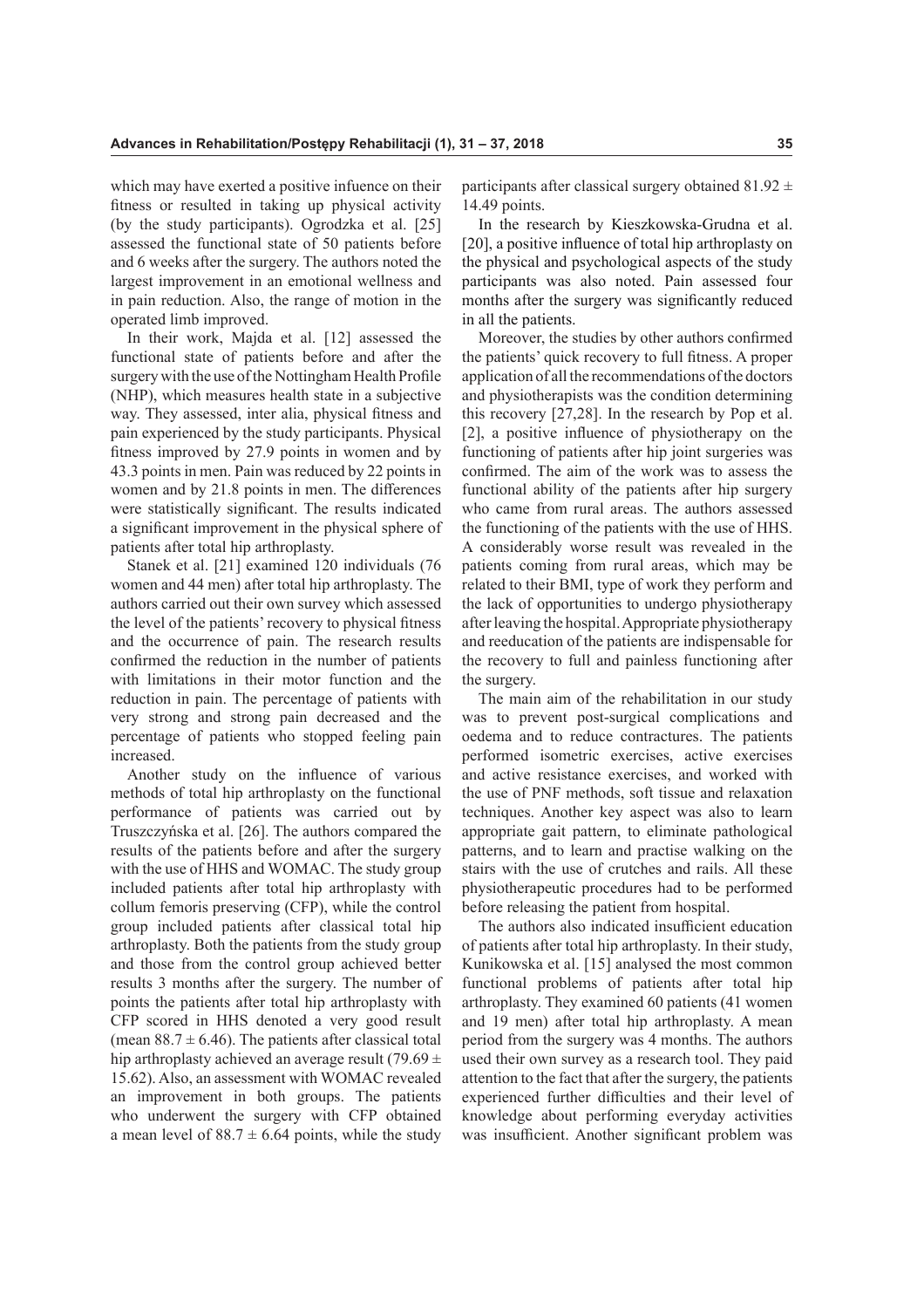constituted by the risk of post-surgical complications which may considerably hinder the patients' recovery to physical ftness [28,29,30]. In this work, no cases of endoprosthesis dislocation were noted. The complication which was experienced by several patients was trochanteric bursitis. It occurred in 3 out of 30 study participants. Moreover, after the in-patient rehabilitation, the patients were released from hospital having theoretical and practical knowledge regarding the use and care of the hip joint provided by the qualifed team of physiotherapists, doctors and nurses.

An inability to defne the functional state of the patients immediately after the surgery was the study limitation. The patients were released from hospital after 3-5 days and it was too short a period for tissues to heal completely. The experienced pain

and the risk of endoprosthesis dislocation made it impossible to assess the full range of motion in the hip joint. Taking painkillers also disturbed the results related to the level of pain.

Revealing the effectiveness of total hip arthroplasty in improving functional abilities of the patients is considered to be a study strength.

### **Conclusions**

- 1. Total hip arthroplasty signifcantly reduced the patients' disability three months after the surgery.
- 2. No correlations of the respondents' BMI and duration of pain with the level of improvement in the patients' ftness were noted.

## **References**

- 1. Derman P, Fabricant P, David G. The Role of Overweight and Obesity in Relation to the More Rapid Growth of Total Knee Arthroplasty Volume Compared with Total Hip. JBJS 2014; 96: 922-8.
- 2. Pop T, Dudek J, Bielecki A, Dudek W, Snela S. Stan funkcjonalny chorych po endoprotezoplastyce stawu biodrowego pochodzących z terenów wiejskich. Prz Med Uniw Rzesz Inst Leków 2011; 1: 79-89.
- 3. Bodys-Cupak I, Zalewska-Puchała J, Majda A, Gaweł B. Jakość życia pacjentów po alloplastyce stawu biodrowego. Probl Pielęg 2014; 22 (1): 6–11.
- 4. Kotela I, Kawik Ł, Bednarenko M, Lorkowski J, Kotela A. Wpływ dostępu operacyjnego na wyniki leczenia choroby zwyrodnieniowej stawu biodrowego z zastosowaniem trzpienia anatomicznego ABG. Prz Lek 2014; 71(2): 86-90.
- 5. Demczyszak I, Wrzosek Z, Żukowska U, Milko D. Ocena efektów usprawniania chorych po endoprotezoplastyce stawu biodrowego. Kwart Ortop 2012; 2: 169-75.
- 6. Hawrylak A, Weigel D, Barczyk-Pawelec K, Ostrowska B, Ratajczyk B. Wpływ zastosowanego leczenia na zachowanie się wybranych parametrów czynnościowych pacjentów po endoprotezoplastyce stawów biodrowych – doniesienie wstępne. Fizjoter Pol 2010; 3: 222-33.
- 7. Bolach E, Bolach B, Grzonkowski J. Fizjoterapia ambulatoryjna w usprawnianiu pacjentów ze zmianami zwyrodnieniowymi obu stawów biodrowych. Fizjoterapia 2007; 15(2): 9-16.
- 8. Kostka J, Kilon M, Pruszyńska M, Czernicki J. Wpływ postępowania fzjoterapeutycznego na sprawność chodu pacjentów po wszczepieniu endoprotezy stawu biodrowego. Prz Med Uniw Rzesz Inst Leków 2013; 1: 32-9.
- 9. Magiera A, Kaczmarczyk K, Wiszomirska I. Wydolność fzyczna kobiet w starszym wieku. Post Rehab 2012; 2: 29-36.
- 10. Pipino F. CFP prosthetic stem in mini-invasive total hip arthroplasty. J Orthropaed Traumatol 2004; 4: 165-71.
- 11. Rottermund J, Knapik A, Szyszka M. Aktywność fzyczna a jakość życia osób starszych. SiR 2015; 42(1): 78–98.
- 12. Majda A, Walas K, Gawełek A. Jakość życia pacjentów z chorobą zwyrodnieniową stawu biodrowego. Probl Pielęg 2013; 21: 29-37.
- 13. Gacoń J., Bała M., Jaeschke R. Regularne ćwiczenia fzyczne zmniejszają natężenie bólu w chorobie zwyrodnieniowej stawu biodrowego. Med Prakt 2009; 1: 108-109.
- 14. Wójcik B, Jabłoński M, Gębala E, Drelich M. Porównanie efektów klasycznego usprawniania pacjentów po aloplastyce stawu biodrowego we wczesnym okresie pooperacyjnym z dodatkowym zastosowaniem techniki rozluźniania powięziowego. Ortop Traumatol Rehab 2012; 2(6); Vol. 14: 161-178.
- 15. Kunikowska B, Pieszyński I, Olędzki T, Dudek K, Kujawa J**.** Analiza problemów codziennego funkcjonowania osób po endoprotezoplastyce stawu biodrowego. Ortop Traumatol Rehab 2014; 2(6); Vol. 16: 139-151.
- 16. Singh JA**.** Epidemiology of Knee and Hip Arthroplasty: A Systematic Review. The Open Orthop J 2011; 5: 80-85
- 17. Golec E, Nowak S, Golec J, Sienkiewicz D, Jurczak P, Zuzek P. Alloplastyki rewizyjne stawu biodrowego powikłane złamaniami kości udowej – wyniki leczenia i rehabilitacji. Prz Lek 2008; 65: 8-12.
- 18. Fortin PR, Clarke AE, Joseph L, Liang MH, Tanzer M, Ferland D et al. Outcomes of total hip and knee replacement. Arthritis Rheum 1999; 42: 1722-8.